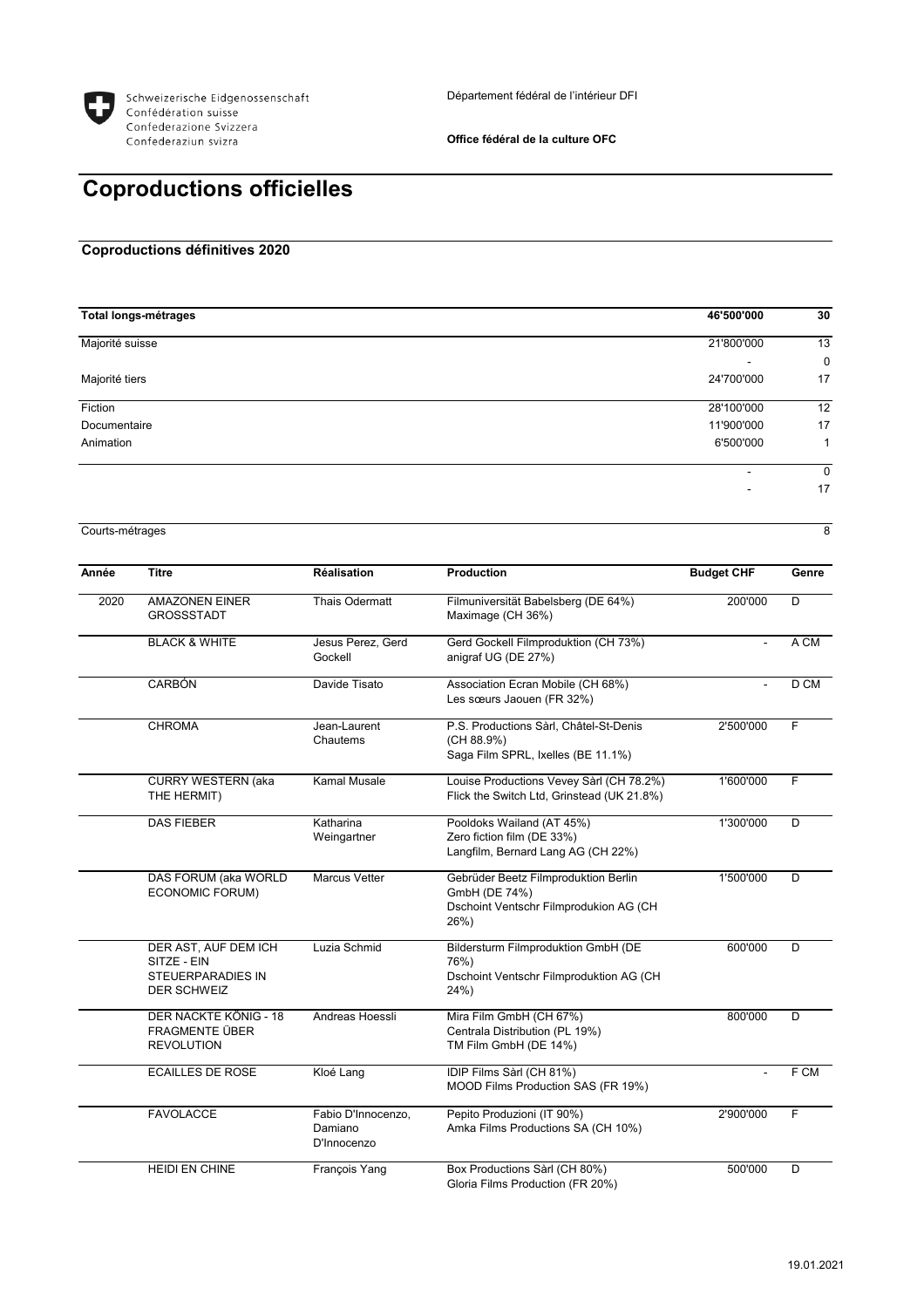| IL MANGIATORE DI<br><b>PIETRE</b>                                       | Nicola Bellucci                        | Cineworx Filmproduktion GmbH, Zürich<br>(CH 73%)<br>Achab Film srl, Roma (IT 27%)                                                        | 2'600'000      | F    |
|-------------------------------------------------------------------------|----------------------------------------|------------------------------------------------------------------------------------------------------------------------------------------|----------------|------|
| IL MIO CORPO                                                            | Michele Pennetta                       | Close Up Films (CH 85%)<br>Kino Produzioni (IT 15%)                                                                                      | 600'000        | D    |
| IL PROTAGONISTA                                                         | Jenna Hasse                            | DOK MOBILE SA (CH 50%)<br>Galão com Açúcar (CH 25%)<br>La Bête Sàrl (FR 25%)                                                             |                | D CM |
| L'EFFORT COMMERCIAL                                                     | Sarah Arnold                           | Sensito Films (FR 65%)<br>Twosa Sàrl (CH 35%)                                                                                            | $\blacksquare$ | F CM |
| L'UOMO DELLE<br>CAVERNE (aka<br>CAVEMAN)                                | Tommaso Landucci                       | DocLab s.r.I (IT 57%)<br>CONTRAST FILM Zürich GmbH (CH 43%)                                                                              | 400'000        | D    |
| L'acqua, l'insegna la sete                                              | Valerio Jalongo                        | AURA Film Sagl (CH 51%)<br>Ameuropa International Srl (IT 49%)                                                                           | 500'000        | D    |
| LA FÔRET DE MON PÈRE<br>(aka: Les Châtelains)                           | Véronique Cratzborn                    | lota Productions SA, Bruxelles (BE 62%)<br>Blue Monday Productions SAS, Paris (FR<br>20%<br>Louise Productions Lausanne Sàrl (CH<br>18%) | 2'300'000      | F    |
| <b>LAS HERMANAS DE</b><br><b>ROCINANTE</b>                              | Alessandra<br>Kaufmann                 | Evolution Film UG (DE 89%)<br>Cinédokké Sagl (CH 11%)                                                                                    | 400'000        | F    |
| LE PERIMETRE DE<br><b>KAMSE</b>                                         | Olivier Zuchuat                        | Prince Film SA (CH 71.6%)<br>Andolfi (FR 28.4%)                                                                                          | 400'000        | D    |
| LEA TSEMEL, AVOCATE                                                     | Rachel Leah Jones                      | Home Made Docs (IL 55%)<br>Megafun - 9995587 Canada Inc (CA 26%)<br>Close Up Films Sàrl (CH 20%)                                         | 800'000        | D    |
| LEOFORIO (aka LE BUS)                                                   | Shu Aiello, Catherine<br>Catella       | Cinéphage (FR 55%)<br>Blonde Audiovisual Productions (GR 19%)<br>JMH & Filo Films (CH 30%)                                               | 400'000        | D    |
| LES HIRONDELLES DE<br><b>KABOUL</b>                                     | Zabou Breitman,<br>Eléa Gobbé Mévellec | Les Armateurs (FR 55%)<br>Mélusine Productions (LU 34%)<br>Close Up Films (CH 11%)                                                       | 6'500'000      | A    |
| LES NOUVEAUX DIEUX                                                      | Loïc Hobi                              | Association Skopéô Films, Chaumont (CH<br>$60\%$ )<br>Venin Films SAS, Paris (FR 40%)                                                    |                |      |
| LES PARTICULES                                                          | <b>Blaise Harrison</b>                 | Les Films du Poisson (FR 69%)<br>Bande à part Films Sàrl (CH 31%)                                                                        | 2'600'000      | F    |
| <b>LOST IN PARADISE</b>                                                 | Fiona Ziegler                          | Cognito Films GmbH, Zürich (CH 60%)<br>Cinémotif Films s.r.o., Praha (CZ 40%)                                                            | 1'400'000      | F    |
| MAISONNEUVE                                                             | Nicolas Wadimoff                       | Akka Films (CH 45%)<br>9174-5018 Québec Inc (CA 29%)<br>Temps Noir (FR 26%)                                                              | 600'000        | D    |
| MARE                                                                    | Andrea Staka                           | Okofilm Productions GmbH, Zürich (CH<br>77%)<br>Dinaridi film d.o.o., Zagreb (HR 23%)                                                    | 1'600'000      | F    |
| MASTER OF DISASTER                                                      | Jörg Haassengier,<br>Jürgen Brügger    | Filmtank GmbH (DE 72%)<br>Mira Film GmbH (CH 28%)                                                                                        | 600'000        | D    |
| MONSIEUR DELIGNY                                                        | <b>Richard Copans</b>                  | Les Films Hatari, Les Films d'Ici (FR 80%)<br>Elefant Films Sàrl (CH 20%)                                                                | 500'000        | D    |
| ONE MORE JUMP                                                           | Manu Gerosa                            | Graffiti Doc (IT 80%)<br>Amka Films Production SA (CH 20%)                                                                               | 300'000        | D    |
| SING ME A SONG (aka<br><b>HAPPINESS? LES</b><br><b>HORIZONS PERDUS)</b> | Thomas Balmès                          | TBC Productions (FR 66%)<br>Zero One Film (DE 24%)<br>Close Up Films Sàrl (CH 10%)                                                       | 1'800'000      | D    |
| STÜRM - BIS WIR TOD<br>SIND ODER FREI                                   | <b>Oliver Rihs</b>                     | Contrast Film Zürich GmbH (CH 61%)<br>Port au Prince Film & Kultur Prod. GmbH,<br>Berlin (DE 39%)                                        | 5'100'000      | F    |